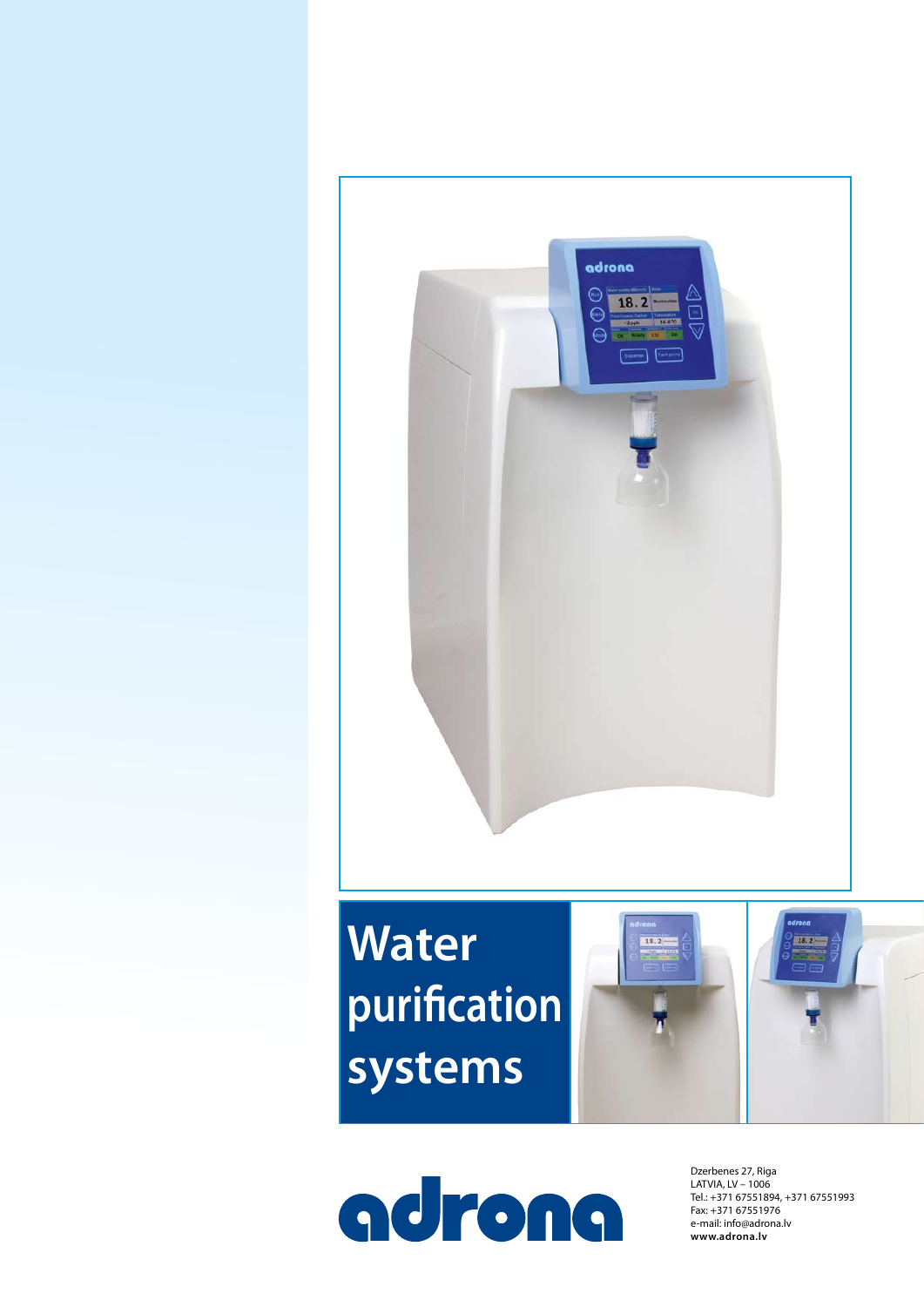# **Tap water systems**

#### **Description**

B30 and Integrity+ series water purification systems produce ultrapure and pure water for laboratory needs. Quality of water meets requirements for Grade 1 water (ultrapure) and Grade 2 water (pure) of ISO 3696 standard and corresponding ASTM and CLSI standards. B30 and Integrity+ produce ultrapure water right from tap water. Water is purified in two stages: pure water is produced first and stored in the tank. Pure water is later used for production of ultrapure water.

Adrona B30 and Integrity+ water purification systems are available in the following configurations:

- • **B30 Trace** *(P/N CB-2301)* and **Integrity+ Trace** *(P/N CB-2101)* produce water essentially free of dissolved organic and inorganic contaminants. This type of water is used for analytical chemistry methods including but not limited to atomic absorption spectrometry, plasma optical emission spectrometry and other inorganic trace analysis methods.
- • **B30 HPLC** *(P/N. CB-2303)* and **Integrity+ HPLC** *(P/N. CB-2103)* provide purified water quality meeting requirements of liquid chromatography methods. Water is free of dissolved contaminants and inorganic compounds. Total Organic Carbon (TOC) concentration is below 2 ppb. Water produced by Onsite HPLC and Connect HPLC is intended for organic analysis methods such as liquid chromatography, gas chromatography, mass spectrometry as well as some methods of molecular biology.
- • **B30 Bio** *(P/N. CB-2305)* and **Integrity+ Bio** *(P/N. CB-2105)* produce water essentially free of enzymes,

such as RNase and DNase, endotoxins, organic and inorganic contaminants. The list of applications includes molecular biology, cell culture and other methods sensitive to RNase and endotoxins.

• **B30 EDI** *(P/N. CB30-1018)* produces purified water for general laboratory applications. Integrated electrodeionization module eliminates need for replacement of deionizaton module thus driving running costs very low. Storage tanks of various sizes (up to 300 L) are available as an option. All storage tanks include pure water dispense pump for easy and convenient dispensing.

Integrity+ series systems contain a 5L embedded tank to keep the system compact. B30 systems use external tank. Default external tank capacity is 25L, larger capacities up to 60L (up to 300L for B30 EDI) are available as an option.

#### **Features**

- Adrona B30 and Adrona Integrity+ systems produce ultrapure water for most demanding and sensitive biological and chemical analytical methods. The applications include but are not limited to inorganic trace analysis, high-performance and ultra high performance liquid chromatography, cell culture, molecular biology. Ultrapure water has resistivity of 18.2 MOhm\*cm (0.055 uS/cm), thus exceeding requirements of all applicable purified water standards (ISO 3696 Grade 1, ASTM Type 1, CLSI Type 1, EP, USP).
- • Embedded recirculation loop ensures stable premium water quality and enables virtual elimination of Total Organic Carbon (TOC).

Integrated TOC monitor allows user to control concentration of organics in water.

- Adrona B30 and Adrona Integrity+ systems are equipped with color graphic LCD display. The 16-bit color display provides clear readout of water quality, system component status, performance of the polishing module. System component status is reflected on the display in an intuitive color pattern (Green/Yellow/Red).
- Performance of the deionization and polishing modules is constantly monitored. Monitoring algorithm enables cutting running costs, as replacement of the modules is requested only when service life is close to the end.
- Adrona water purification systems control quality of water with conductivity sensor and the TOC monitor.
- • B30 and Integrity+ systems enable user to carry out validation of water quality sensors right on the site.
- Adrona water purification systems have a volumetric dispenser, which enables the user to set accurate dispensing volume for each dispense cycle. The dispense volume can be set either from the keyboard or by using "teaching" mode. In "teaching" mode user uses "Dispense On/OFF" button to do the first dispense cycle manually. Afterwards, the system will dispense exactly the same volume each time the user presses the dispense button again. Please, note that volumetric dispense is not available for B30 EDI.
- • B30 and Integrity+ systems have all necessary safety functions. The systems are installed by user and all cartridges and filters are user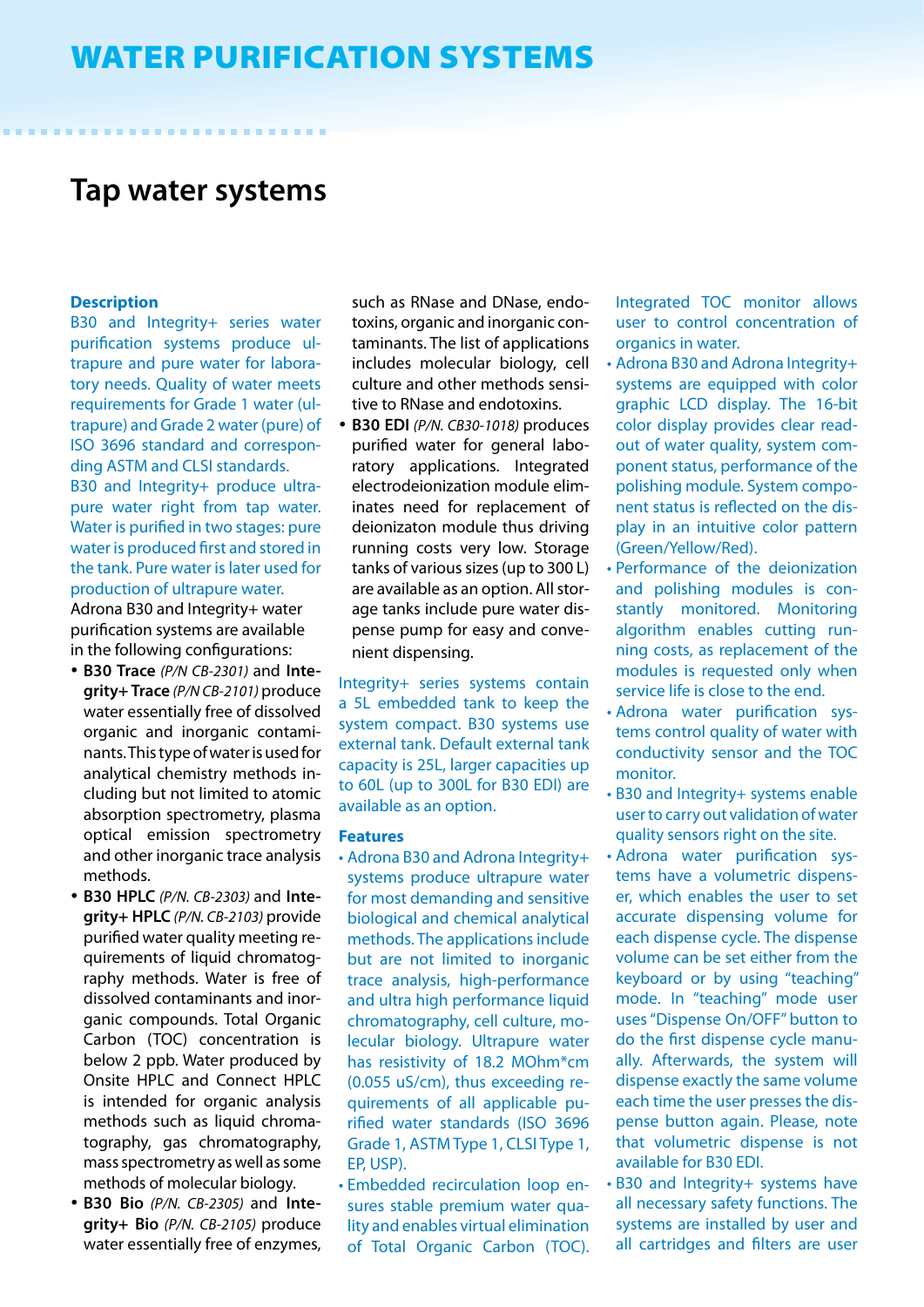### **Applications**

|                                          | B30 or Integity+ configuration |             |            |            |
|------------------------------------------|--------------------------------|-------------|------------|------------|
| <b>Application</b>                       | Trace                          | <b>HPLC</b> | <b>Bio</b> | <b>EDI</b> |
| Reagent preparation                      |                                |             |            |            |
| lon chromatography                       |                                |             |            |            |
| Plasma mass-spectrometry (ICP-MS)        |                                |             |            |            |
| Atomic absorption spectrophotometry      |                                |             |            |            |
| Plasma spectrophotometry (ICP-OES)       |                                |             |            |            |
| High Performance Liquid Chromatography   |                                |             |            |            |
| Gas chromatography                       |                                |             |            |            |
| <b>Total Organic Carbon measurements</b> |                                |             |            |            |
| Flow cytometry                           |                                |             |            |            |
| Cell culture                             |                                |             |            |            |
| Molecular biology                        |                                |             |            |            |

replaceable. No tools are needed.

- • Adrona water purification systems can be installed either on a laboratory bench or on a wall. Wallmount installation allows saving valuable laboratory space.
- The first set of the consumables is included into the delivery.

## **Ordering Information**

| Model                                  | <b>Part number</b> |
|----------------------------------------|--------------------|
| <b>B30 Trace</b>                       | CB-2301            |
| <b>B30 HPLC</b>                        | CB-2303            |
| B <sub>30</sub> Bio                    | CB-2305            |
| Integrity+Trace                        | CB-2101            |
| Integrity+ HPLC                        | CB-2103            |
| Integrity+ Bio                         | $CR-2105$          |
| <b>B30 EDI</b>                         | CB30-1018          |
| Storage tank Comfort 60L               | 10007              |
| Storage tank Comfort 100L              | 10027              |
| Storage tank Comfort 200L              | 10026              |
| Storage tank Comfort 300L              | 10025              |
| Water quality sensor<br>validation kit | 10913              |

#### **Consumables**

| <b>Technical parameters</b> |  |
|-----------------------------|--|
| Molecular biology           |  |
| Cell culture                |  |

|                                            | <b>Onsite/Connect system configuration</b> |                      |                      |                    |
|--------------------------------------------|--------------------------------------------|----------------------|----------------------|--------------------|
| <b>Purified water parameters</b>           | <b>Trace</b>                               | <b>HPLC</b>          | <b>Bio</b>           | <b>EDI</b>         |
| Purified water resistivity                 | 18.2 MQ $\times$ cm                        | 18.2 M $\Omega$ x cm | 18.2 M $\Omega$ x cm | $1.0 M\Omega$ x cm |
| Purified water<br>conductivity             | $0.055 \mu S/cm$                           | $0.055 \mu S/cm$     | $0.055 \mu S/cm$     | $1.0 \mu S/cm$     |
| <b>Total Organic Carbon</b><br>(TOC) level | $<$ 10 ppb                                 | $<$ 2 ppb            | $<$ 2 ppb            | $<$ 30 ppb         |
| RNase                                      |                                            |                      | $<$ 0.01 ng/mL       |                    |
| <b>DNase</b>                               |                                            |                      | $<$ 4 pg/µL          |                    |
| <b>Bacteria</b>                            | $<$ 1 CFU/mL                               | $<$ 1 CFU/mL         | $<$ 1 CFU/mL         |                    |
| <b>Endotoxins</b>                          | $<$ 0.15 EU/mL                             | $<$ 0.15 EU/mL       | <0.001 EU/mL         | -                  |
| Particles $> 0.22$ µm                      | <1/mL                                      | $<$ 1/ mL            | <1/mL                | -                  |
| Deionization module life*                  | $1 \text{ m}^3$                            | $1 \text{ m}^3$      | $1 \text{ m}^3$      | N/A                |
| Dimensions (WxDxH), cm                     | 32x54x60                                   | 32x54x60             | 32x54x60             | 32x54x60           |

\*B30 EDI electrodeionization module life is not limited as it is regenerated automatically.

| Part<br>number | <b>Description</b>       | Replacement interval                                                                                         | <b>Comments</b>             |
|----------------|--------------------------|--------------------------------------------------------------------------------------------------------------|-----------------------------|
| 10310          | Dejonization module      | When indicated on the display or water conductivity is<br>constantly $> 0.1$ uS/cm during tank filling stage |                             |
| 10029          | Polishing module         | When indicated on the display or water conductivity is<br>constantly $> 0.1$ uS/cm during recirculation      |                             |
| 10319          | Pre-filter set           | When pre-filter life counter reaches zero                                                                    |                             |
| 10018          | UV photooxidation bulb   | When required (on average every 3 years)                                                                     | Only for "Bio" and "HPLC"   |
| 10012          | Point-of-use microfilter | Every 6-12 months                                                                                            | Only for "Trace" and "HPLC" |
| 10120          | Point-of-use ultrafilter | Every 6-12 months                                                                                            | Only for "Bio"              |
| 10011          | UV sterilization bulb    | When required (on average every 3 years)                                                                     | Only for "Bio"              |

#### **Schematics**